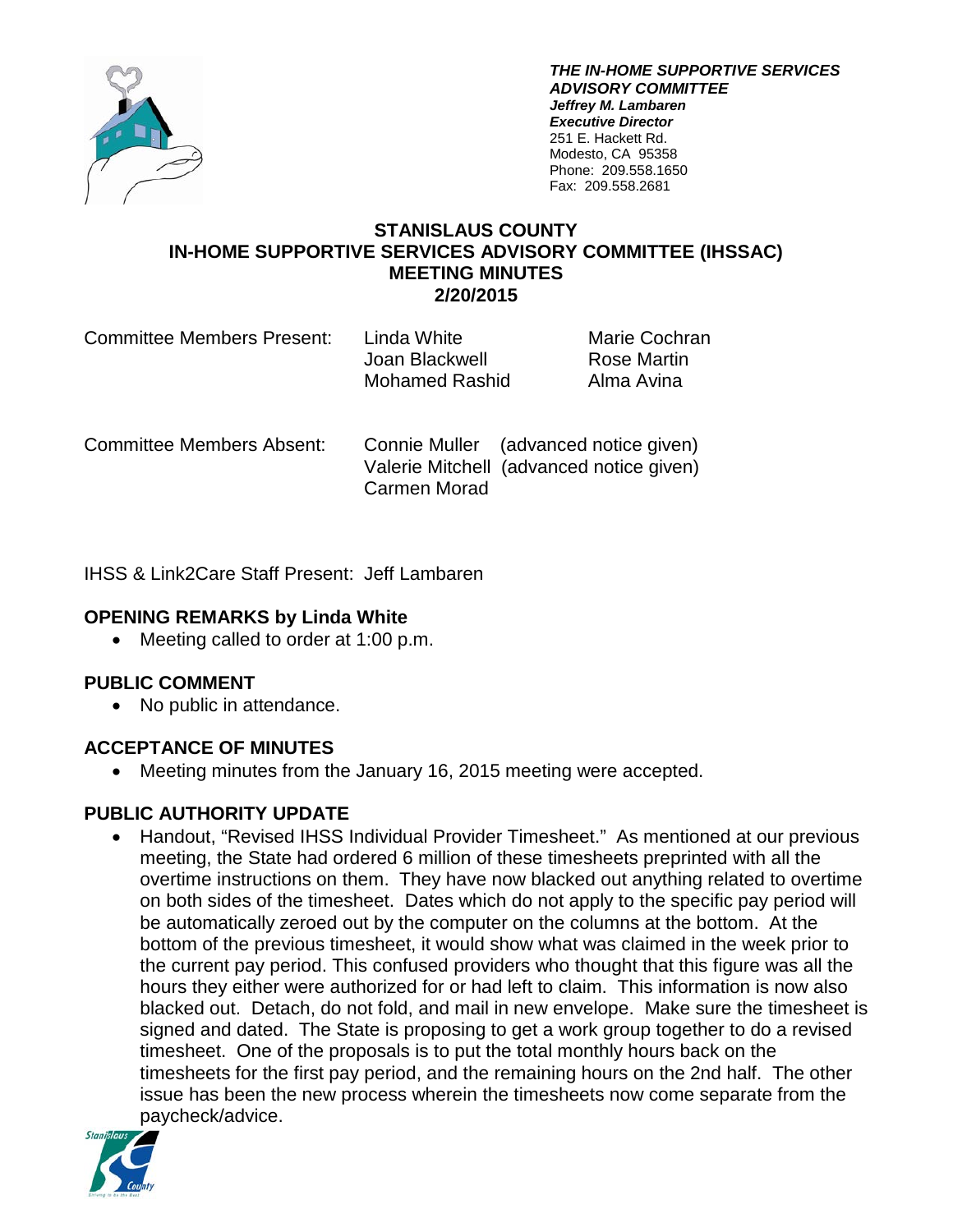- Handout, "California IHSS Consumer Alliance (CICA) Statewide Call." This was held on Wednesday, February 18th. We are a member of CICA and we can listen in on the call and participate. Linda is our designated representative but anyone can participate if interested. You can get on mailing list, and they would advise you when the calls are scheduled. Use the toll-free phone number to call in, and enter the pass code.
	- AB-11; Paid Sick Days for IHSS Providers. This is a re-introduction of a bill which was introduced in California last year by Assembly Member Gonzalez. IHSS Providers were removed from the original bill.
	- SB128: End of Life Act. This bill would enact the End of Life Option Act authorizing an adult who meets certain qualifications, and who has been determined by his or her attending physician to be suffering from a terminal illness, as defined, to make a request for medication prescribed pursuant to these provisions for the purpose of ending his or her life.
	- Medi-Cal 1115 Waiver.
	- Training Information.
- The California Department of Social Services (CDSS) has been working with Disability Rights to create a modified timesheet for the visually impaired and/or blind. They are going to pilot a telephonic system. If the person is visually impaired and could not review the timesheet, they would call a number and provide certain personal identifying information, a computer voice reader would provide needed hourly information and the caller would then either approve or reject by voice. Testing for this process will begin in March. The pilot counties will be Sacramento, Santa Clara, and Alameda. CDSS if proposing to expand the size of the font to 18 points. CDSS is also working to develop a Braille timesheet and envelope for blind IHSS Recipients.
- Nothing new has occurred on the court action that stopped the implementation of overtime. The Department of Labor has filed an appeal; the case should be heard sometime in April. Should overtime be approved in the future, there will be no retroactivity per CDSS.
- Handout, "Cycle of Legislation." Colored chart showing the process and timeline of bills which are introduced and how they go through the appropriate committees for amendments/approval before reaching the Governor's desk for review.

# **BUDGET UPDATE**

- Handout, "Senate Subcommittee No. 3 Report." Managed Care Organization (MCO) Tax. If you recall from our previous meeting, the Governor has proposed to restore the 7% reduction. One of the key components of doing this is getting a new Managed Care Tax passed. This handout provides a description of the Managed Care Tax. It gives a history of the old Managed Care Tax which, per the Federal Government, was not in compliance with Federal requirements. It needs to be broad-based, uniform, and there has to be a no hold harmless clause for the MCOs. The goals of this proposal would raise the same amount of non-Federal funding for the Medi-Cal program as the current MCO tax (\$1.13 billion), plus raise an additional \$215.6 million in revenues (to be matched with Federal funds) to fully restore the 7% reduction in IHSS hours. Additionally, the handout explains different tiers of taxing for managed care organizations as well as providing information on Coordinated Care Initiative. The ultimate goal is getting individuals who are on Medi-Cal, Medicare, the poor and elderly enrolled in the program.
- Nothing really occurs between the Governor's January budget and the May revise. The bills that have a cost often get delayed to ensure that there is sufficient funding. The budget pass date is supposed to be June 15.